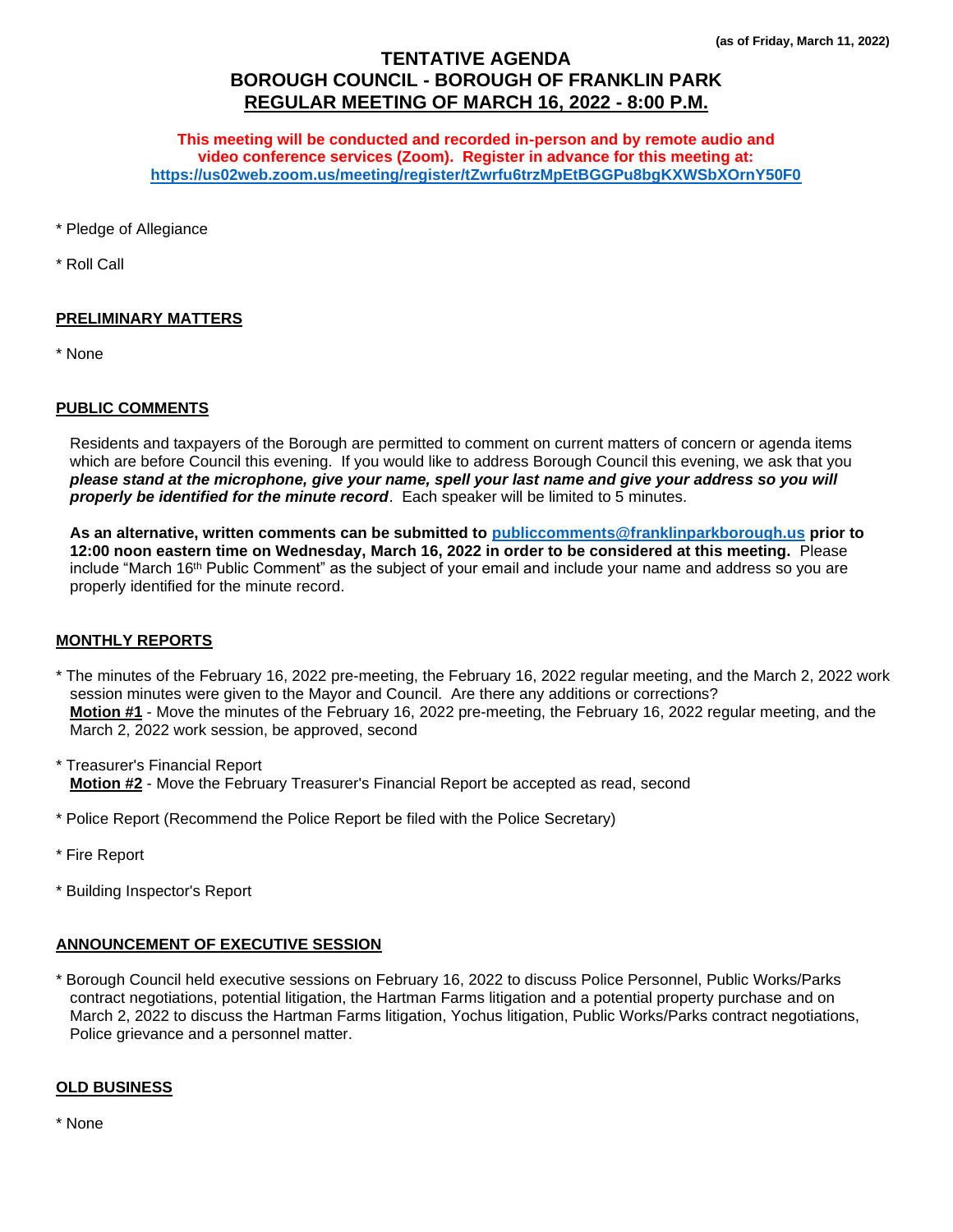# **NEW BUSINESS**

- \* **Motion #3** Move Council authorize the payment of the bills, which have been reviewed and approved since the last meeting, second
- \* **Motion #4** Move to approve Subdivision Application No. SS-22-03-01, submitted by James Mermigas for the Mermigas Subdivision Plan No. 1, a minor subdivision to subdivide one lot into two lots at the property located at 2534-2536 Brandt School Road in the R-2 zoning district, contingent upon compliance with the Building Inspector/Zoning Officer's Staff Report dated February 23, 2022, and the letter from LSSE dated February 3, 2022, second

**Public Hearing – Ordinance No. 665-2022 amending Chapter 212 in the Code of the Borough of Franklin Park, "Zoning," establishing buffer yard requirements for properties abutting interstate highways** Summarize Ordinance No. 665-2022

\* **Motion #5** – Move to enact Ordinance No. 665-2022 amending Chapter 212 in the Code of the Borough of Franklin Park, "Zoning," to: (1) add a definition of "interstate highway"; (2) establish buffer yard requirements for properties abutting interstate highways; (3) to amend additional impacted sections; (4) to repeal all inconsistent ordinances; (5) to establish a savings clause; and (6) establish the ordinance effective date, second

## Summarize Resolution No. 1294-2022

Motion #6 – Move to adopt Resolution No. 1294-2022 adopting an Official Sewage Facilities Planning Module The Vaupel Plan, located at 2333 Haven Court, second

#### Summarize Resolution No. 1295-2022

- \* **Motion #7** Move to adopt Resolution No. 1295-2022 adopting an Official Sewage Facilities Planning Module for The Davies Plan, located at 1616 Royal Oak Drive, second
- \* **Motion #8** Move to award Mele & Mele and Sons Inc. of Braddock, PA, the bid for the Milling and Disposal of Bituminous Pavement Materials, at a cost of \$2.70 per sq. yd. and \$3,750.000 per mobilization, with two possible option years, and the bid securities be returned to the unsuccessful bidders, second
- \* **Motion #9** Move to award Cronin Enterprises, LLC of Imperial, PA, the bid for Trucking Services at a weekday rate of \$91.00 per hour and an evening/weekend rate of \$100.00 per hour, for the year 2022, with two possible option years, second
- \* **Motion #10** Move to authorize the purchase of one new Lastec XR700-US Pull Behind Rough Mower from Revels Turf and Tractor, LLC of Wadsworth, OH, for the Clover Hill Golf Course at a cost of \$18,400.00 after trade in, such purchase being authorized under Section 1402(a.1) of The Borough Code because a memorandum is on file showing that fewer than three qualified contractors exist in the market area within which it is practicable to obtain quotations and also under Section 1402(d)(3) of The Borough Code because price quotations are not required for purchases of this new equipment which is a patented and manufactured product, second

## Summarize Resolution No. 1296-2022

- **Motion #11** Move to adopt Resolution No. 1296-2022 authorizing the trade-in of one 2012 Lastec 721XR-US Pull Behind Rough Mower for the amount of \$1,500.00 to Revels Turf and Tractor, LLC, toward the purchase of one new Lastec XR700-US Pull Behind Rough Mower previously authorized, second
- \* **Motion #12** Move to authorize the purchase of one new Caterpillar Asphalt Roller for the Public Works Department from Cleveland Brothers Equipment of Harrisburg, PA under State Contract No. 4400019950, (under Parent Contract #4400019935) at a cost of \$40,960.00 after trade in, second

## Summarize Resolution No. 1297-2022

\* **Motion #13** - Move to adopt Resolution No. 1297-2022 authorizing the trade-in of one 2006 Caterpillar Roller for the amount of \$12,000.00 to Cleveland Brothers Equipment, toward the purchase of one new Caterpillar Asphalt Roller, previously authorized, second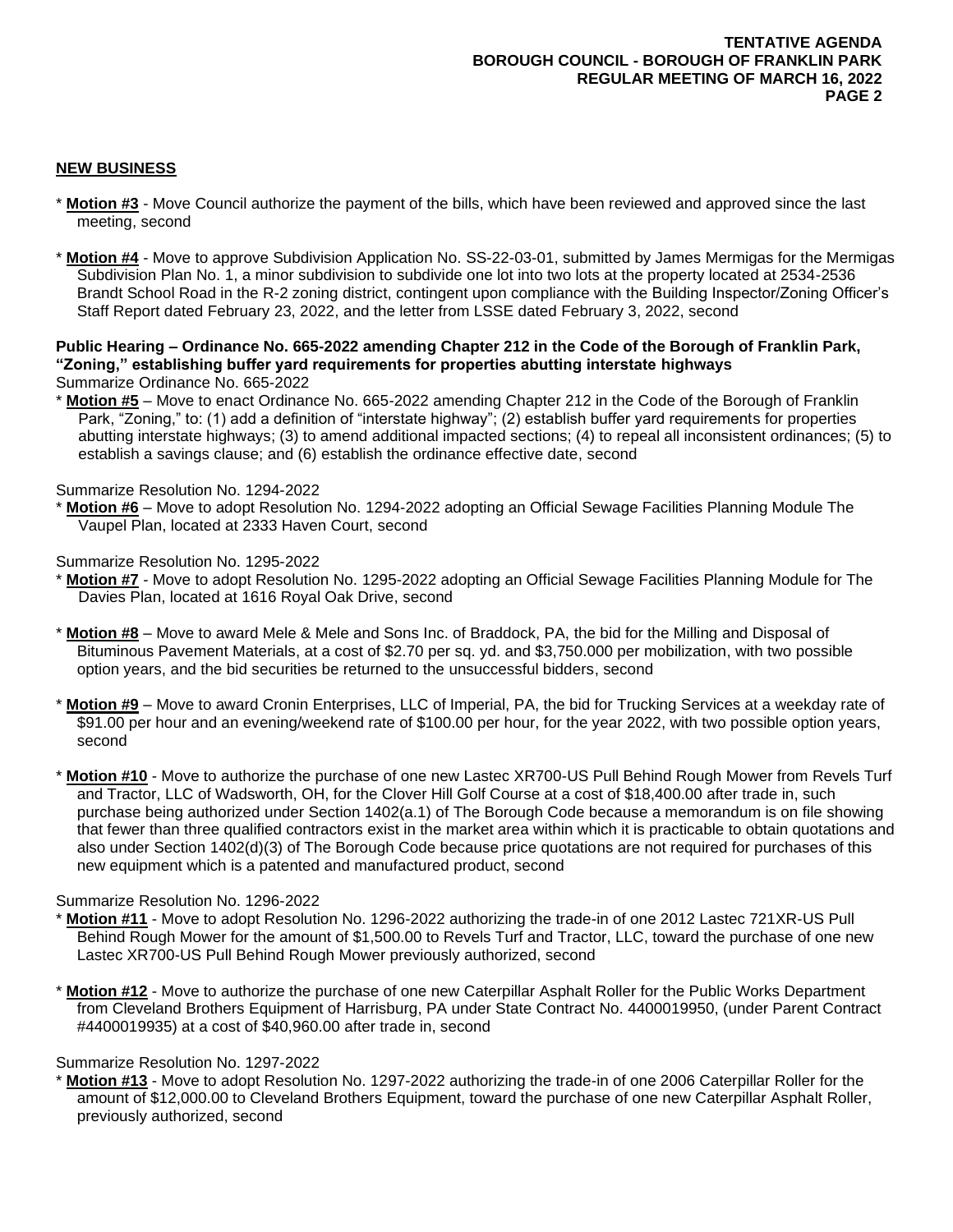**Motion #14** – Move the following employees be appointed as set forth in the 2022 Table of Organization at the salaries and bonds, if applicable, provided therein:

> Zachary S. Brower, Recreation Program Director Cindy R. Crain, Finance Director/Treasurer Regis J. Ebner Jr., Borough Manager Cathy L. Krummert, Borough Secretary Timothy R. Phillips, Building Inspector/Zoning Officer Gary R. Bucuren, Superintendent of Public Works William C. Schweitzer, Manager of Golf Course & Sports Fields, second

- \* **Motion #15** Move the 2022 Table of Organization fixing the salaries for employees and appointees of the Borough for the calendar year 2022 be adopted, retroactive to January 1, 2022, second
- Motion #16 Move to appoint Brian Malkin as the Official Delegate for the MRM Workers' Compensation Pooled Trust and the MRM Property and Liability Trust, second
- \* **Motion #17** Move to authorize the Mayor and Borough Manager to take the 2022 Mayors' Monarch Pledge through the National Wildlife Federation and implement the actions identified on the Mayors' Monarch Pledge Survey, second
- \* **Motion #18** Move the Set-Aside Agreement in the amended amount of \$1,948,960.00 for the Deerfield Estates Plan Phase I, be reduced by \$369,460.00 leaving a balance of \$1,579,500.00, in accordance with the letter from Lennon, Smith, Souleret Engineering, Inc. dated March 7, 2022, second
- \* **Introduce Ordinance No. 666-2022,** amending Chapter 212 in the Code of the Borough of Franklin Park, "Zoning," to: (1) allow farmers' markets as an accessory conditional use within the R-4 zoning district; (2) to amend the defined term "farm market" to "farm stand" and to add a definition of "farmers' market;" (3) to amend the requirements applicable to "farm stands" and to add requirements for "farmers markets" contained in § 212-1909, including setbacks, hours of operation, parking, and other reasonable conditions; (4) to amend Attachment 1 to reflect the changes in defined terms and addition of farmers' markets as an accessory use; (5) to repeal all inconsistent ordinances; (6) to establish a savings clause; and (7) to establish the ordinance effective date. This ordinance will be advertised for a public hearing and potential action at the April 20, 2022 regular meeting.

Read Proclamation for National Library Week 2022 Motion #19 – Move to proclaim the week of April 3-9, 2022 as National Library Week, second

- **Motion #20** Move to ratify the Borough Manager providing a letter to the Foundation for PA Watersheds supporting the grant application submitted by the Penn State Extension Master Watershed Stewards Program for a program to provide four (4) educational sessions regarding stream health to Franklin Park Borough residents and to improve the riparian buffer along Big Sewickley Creek in Linbrook Park through the planting of trees, shrubs and perennials, second
- **Motion #21** Move to ratify the Borough Manager's execution of the Extension Agreement between the Borough and Teamsters Local 249 to extend the terms of the collective bargaining agreement that was scheduled to expire on December 31, 2021, through April 21, 2022, second
- **Comments from:** Manager **Solicitor** 
	- Mayor Borough Council Borough Engineer Police Chief Public Works Superintendent Building Inspector/Zoning Officer Recreation Program Director Finance Director/Borough Treasurer